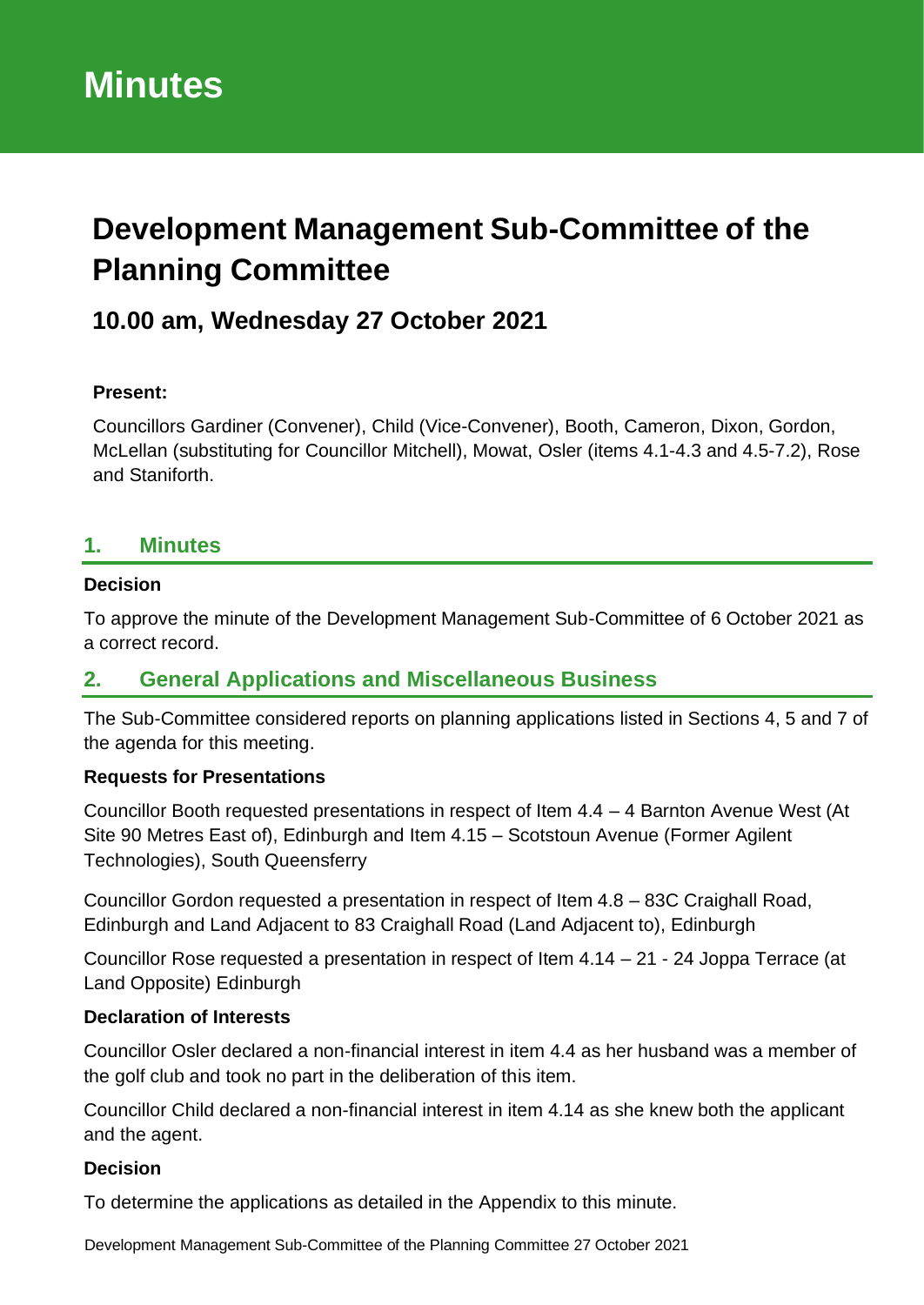(Reference – reports by the Chief Planning Officer, submitted.)

### **3. 4 Barnton Avenue West (At Site 90 Metres East Of), Edinburgh**

Details were provided of proposals for an application for planning permission for the erection of retirement accommodation comprising 44 apartments 45 - 82 and 4 dwelling houses with associated parking, drainage and landscaping arrangements - application no. 21/00461/FUL.

The Chief Planning Officer gave details of the proposals and the planning considerations involved and recommended that the applications be granted.

#### **Motion**

To **GRANT** planning permission subject to the conditions, reasons, informatives and a legal agreement as set out in section 3 of the report by the Chief Planning Officer.

moved by Councillor Gardiner, seconded by Councillor Child

#### **Amendment**

To **REFUSE** planning permission on the basis that the proposal was contrary to Edinburgh Local Development Plan Policy Tra 3 (Private Cycle Parking) and did not comply with Edinburgh Design Guidance.

moved by Councillor Booth, seconded by Councillor Staniforth

#### **Voting**

| For the motion:    | 8 votes |
|--------------------|---------|
| For the amendment: | 2 votes |

(For the motion: Councillors Child, Gardiner, Cameron, Dixon, Gordon, McLellan, Mowat and Rose)

(For the amendment: Councillors Booth and Staniforth)

#### **Decision**

To **GRANT** planning permission subject to the conditions, reasons, informatives and a legal agreement as set out in section 3 of the report by the Chief Planning Officer.

(Reference – report by the Chief Planning Officer, submitted.)

## **4. 21-24 Joppa Terrace (At Land Opposite), Edinburgh**

Details were provided of an application for planning permission for the subdivision of garden to form house plot and erection of detached dwelling including landscaping, boundary treatment, parking and formation of community garden (as amended) – application no. 21/03730/FUL.

The Chief Planning Officer gave details of the proposals and the planning considerations involved and recommended that the application be refused.

#### **Motion**

To grant planning permission.

moved by Councillor Rose, seconded by Councillor Dixon

#### **Amendment**

To **REFUSE** planning permission for the reasons set out in section 3 of the report by the Chief

Development Management Sub-Committee of the Planning Committee 27 October 2021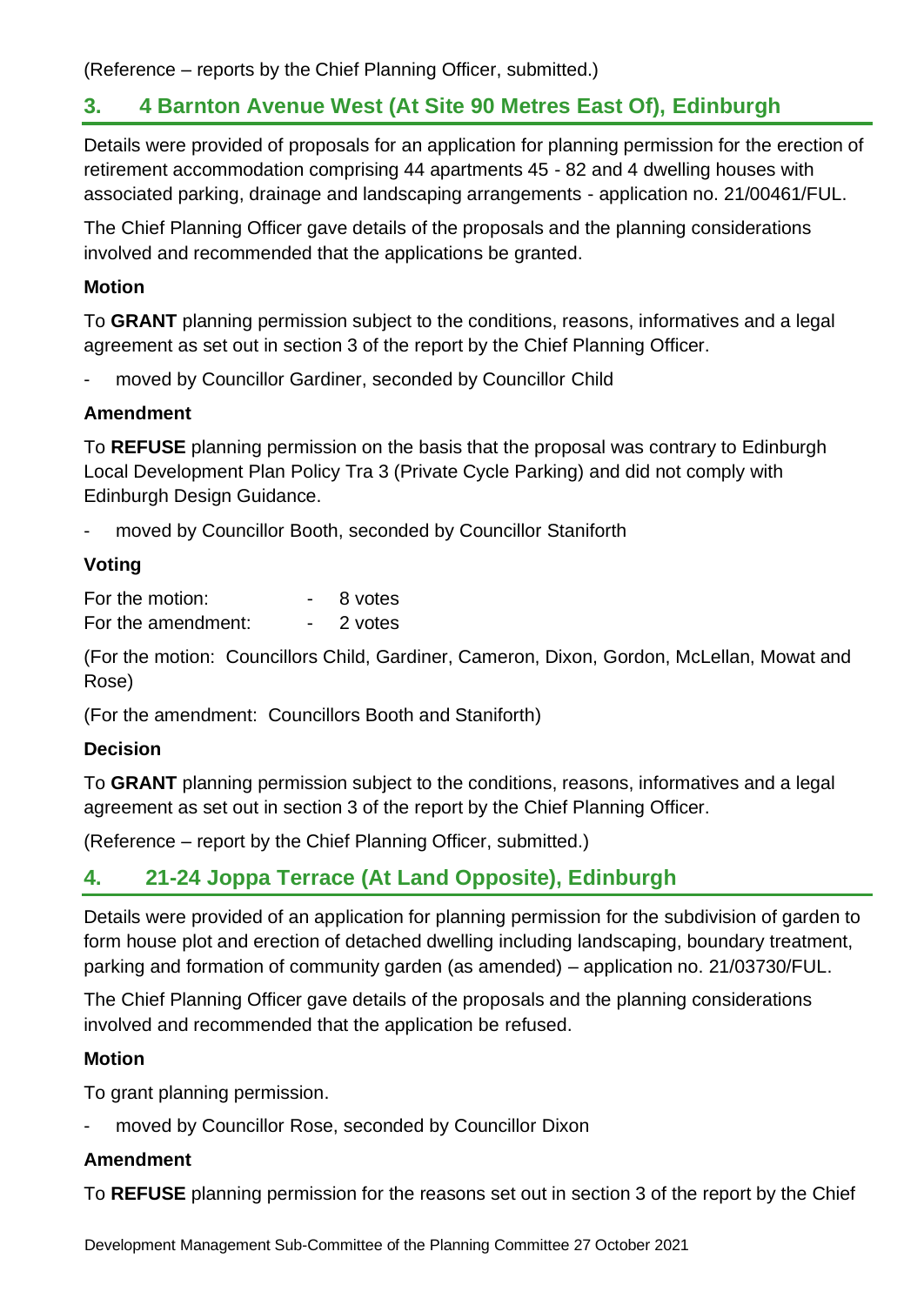Planning Officer.

moved by Councillor Gardiner, seconded by Councillor Booth.

#### **Voting**

| For the motion:    | 5 votes |
|--------------------|---------|
| For the amendment: | 6 votes |

(For the motion: Councillors Child, Cameron, Dixon, Gordon and Rose)

(For the amendment: (Councillors Booth, Gardiner, McLellan, Mowat, Osler and Staniforth)

#### **Decision**

To **REFUSE** planning permission for the reasons set out in section 3 of the report by the Chief Planning Officer.

(Reference – report by the Chief Planning Officer, submitted.)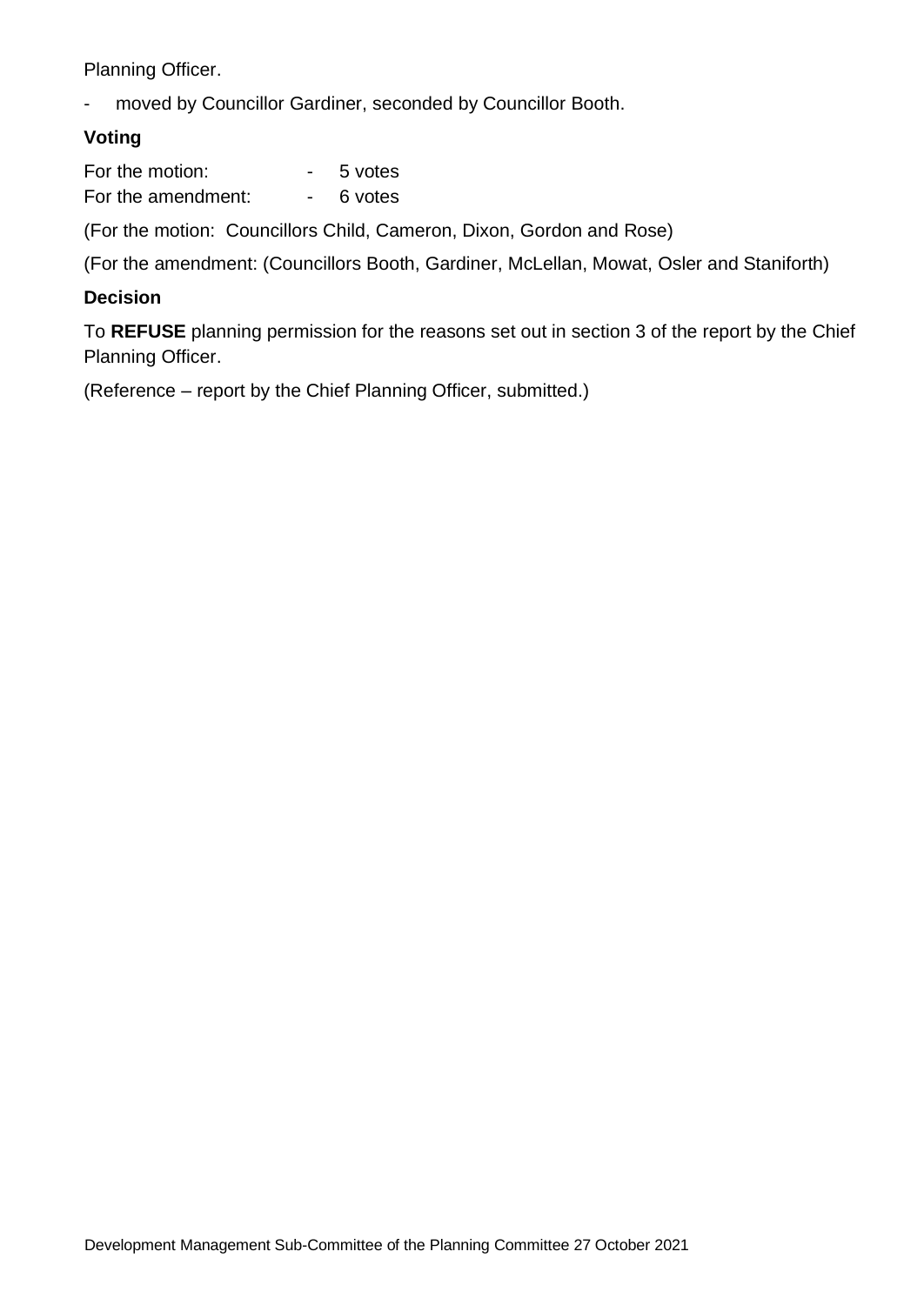# **Appendix**

| Agenda Item No. /<br><b>Address</b>                                                                                                                                                                                                                 | <b>Details of Proposal/Reference No</b>                                                                                                                                                                                                                                                                                                      | <b>Decision</b>                                                                                                                                                                                                                                                                                        |
|-----------------------------------------------------------------------------------------------------------------------------------------------------------------------------------------------------------------------------------------------------|----------------------------------------------------------------------------------------------------------------------------------------------------------------------------------------------------------------------------------------------------------------------------------------------------------------------------------------------|--------------------------------------------------------------------------------------------------------------------------------------------------------------------------------------------------------------------------------------------------------------------------------------------------------|
| Note: Detailed conditions/reasons for the following decisions are contained in the statutory<br>planning register.                                                                                                                                  |                                                                                                                                                                                                                                                                                                                                              |                                                                                                                                                                                                                                                                                                        |
| 4.1 – <b>Report for</b><br>forthcoming<br>application by Ocean<br><b>Terminal Limited c/o</b><br><b>Ambassador Group</b><br>for Proposal of<br><b>Application Notice at</b><br><b>Ocean Terminal, 98</b><br><b>Ocean Drive,</b><br><b>Edinburgh</b> | Erection of mixed use development<br>potentially comprising residential,<br>hotel, office, leisure, community and<br>other commercial uses, including<br>food and drink and retail uses, and<br>creation of new public realm, with<br>associated landscaping,<br>infrastructure and access<br>arrangements - application no.<br>21/04420/PAN | 1)<br>To note the key issues at this<br>stage.<br>2)<br>To request that the applicant<br>take into consideration:<br>The active travel<br>$\bullet$<br>network and how this<br>might fit into the<br>development.<br>Opening up of the<br>Quayside.<br>Possible retention of<br>the existing structure |
| 4.2 – Report for<br>forthcoming<br>application by BDW<br><b>Trading Limited &amp;</b><br><b>Tesco Personal</b><br><b>Finance PLC for</b><br><b>Proposal of</b><br><b>Application Notice at</b><br>2 South Gyle<br><b>Crescent, Edinburgh</b>        | Residential, Offices, Retail,<br>Financial, Professional and Other<br>Services. Food & Drink, Non-<br><b>Residential Institutions, Assembly</b><br>and Leisure (Classes 1,2,3,4,10,11<br>and sui generis - flats). To<br>supersede 21/04421/PAN which has<br>been withdrawn - application no.<br>21/04798/PAN                                | 1) To note the key issues at this<br>stage.<br>To request that the applicant<br>2)<br>take into consideration:<br>The connectivity of the<br>site.<br>That the blocks in the Gyle<br>were of a large nature and<br>that active travel be<br>extended through the site.                                 |
| 4.3 - 132 Balgreen<br><b>Road, Edinburgh</b>                                                                                                                                                                                                        | Create 2 new dwellings - application<br>no. 21/01037/FUL                                                                                                                                                                                                                                                                                     | To GRANT planning permission<br>subject to the conditions, reasons<br>and informatives set out in<br>section 3 of the report by the<br><b>Chief Planning Officer.</b>                                                                                                                                  |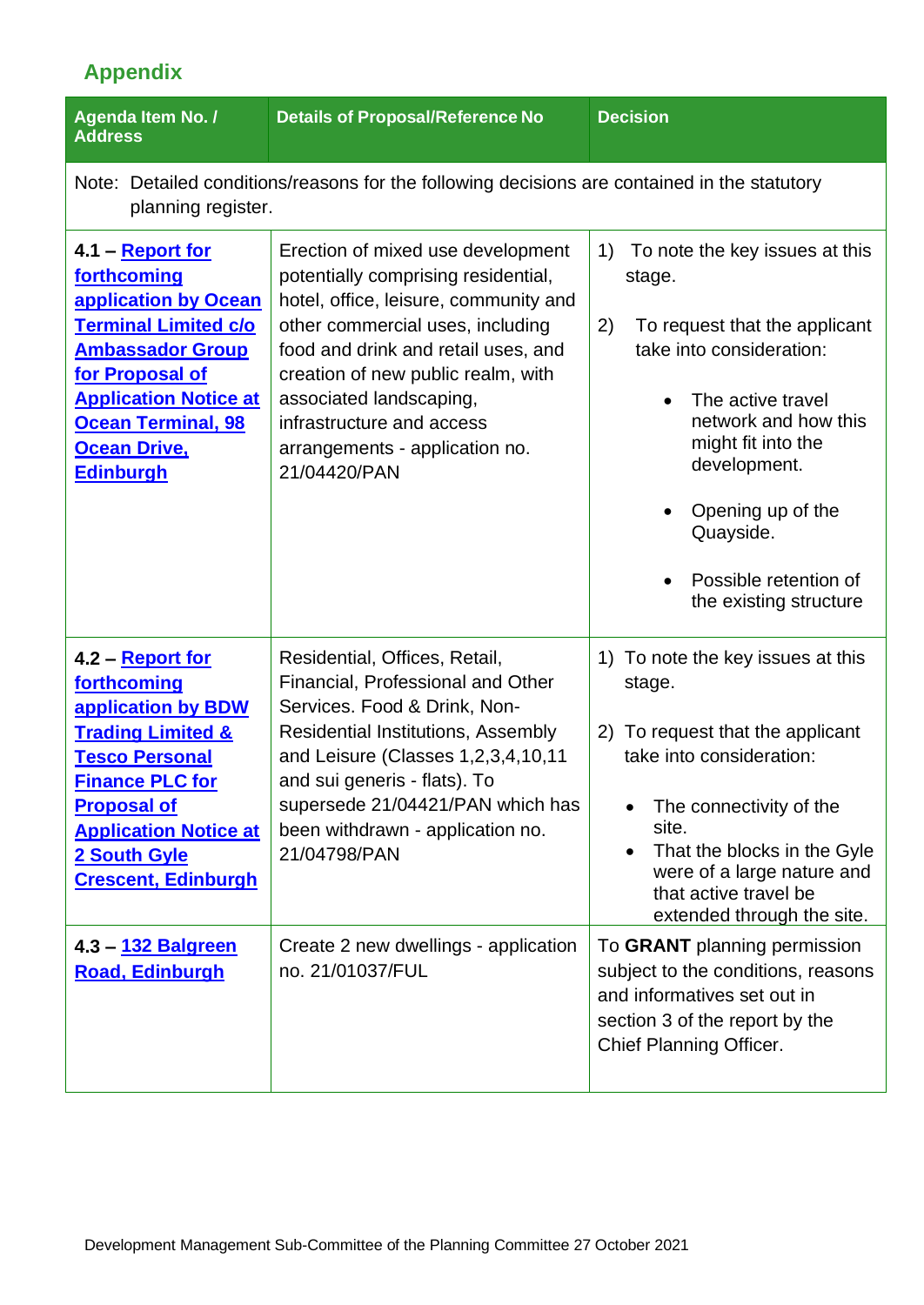| Agenda Item No. /<br><b>Address</b>                                                                                | <b>Details of Proposal/Reference No</b>                                                                                                                                                                                                                               | <b>Decision</b>                                                                                                                                                                                            |
|--------------------------------------------------------------------------------------------------------------------|-----------------------------------------------------------------------------------------------------------------------------------------------------------------------------------------------------------------------------------------------------------------------|------------------------------------------------------------------------------------------------------------------------------------------------------------------------------------------------------------|
| 4.4 - 4 Barnton<br><b>Avenue West (At Site</b><br><b>90 Metres East of),</b><br><b>Edinburgh</b>                   | Erection of retirement<br>accommodation comprising 44<br>apartments 45 - 82 and 4 dwelling<br>houses with associated parking,<br>drainage and landscaping<br>arrangements - application no.<br>21/00461/FUL                                                           | To GRANT planning permission<br>subject to the conditions,<br>reasons, informatives and a legal<br>agreement as set out in section 3<br>of the report by the Chief<br>Planning Officer.<br>(On a division) |
| 4.5 - 15A-15B Bath<br><b>Street Lane,</b><br><b>Edinburgh</b>                                                      | The application is for temporary (3)<br>years) permission for a building site<br>type modular unit that will be used<br>as an office and workshop and will<br>be positioned adjacent to the<br>existing Bike Shop showroom within<br>our enclosed yard - 20/01069/FUL | To GRANT planning permission<br>subject to the conditions, reasons<br>and informatives set out in<br>section 3 of the report by the<br>Chief Planning Officer.                                             |
| 4.6 - 30 Castle<br><b>Street, Edinburgh</b>                                                                        | Proposals are for commercially<br>managed short term let studios.<br>Reconfiguration of the internal<br>layout - application no.<br>21/04319/FUL                                                                                                                      | To GRANT planning permission<br>subject to the informatives set out<br>in section 3 of the report by the<br>Chief Planning Officer.                                                                        |
| 4.7 - 30 Castle<br><b>Street, Edinburgh</b>                                                                        | Reconfigure the internal layout to<br>provide 15 studios. Each studio will<br>have a bathroom, kitchenette and<br>living/sleeping area - application no.<br>21/04315/LBC                                                                                              | To GRANT listed building<br>consent subject to the<br>informatives set out in section 3<br>of the report by the Chief<br>Planning Officer.                                                                 |
| 4.8 - 83C Craighall<br><b>Road and Land</b><br><b>Adjacent to 83</b><br><b>Craighall Road,</b><br><b>Edinburgh</b> | Change of use from children's<br>nursery Class 10 and vacant land to<br>gymnasium Class 11 with new side<br>doors/windows and fencing (as<br>amended) - application no.<br>21/02201/FUL                                                                               | To GRANT planning permission<br>subject to the conditions, reasons<br>and informatives set out in<br>section 3 of the report by the<br>Chief Planning Officer.                                             |
| 4.9 - 10 Currievale<br>Park (At Land 46<br><b>Metres East of),</b><br><u>Currie</u>                                | Formation of 2 No. house plots on<br>empty land - application no.<br>21/00886/PPP                                                                                                                                                                                     | To GRANT planning permission<br>subject to the conditions,<br>reasons, informatives and a legal<br>agreement as set out in section 3<br>of the report by the Chief<br>Planning Officer.                    |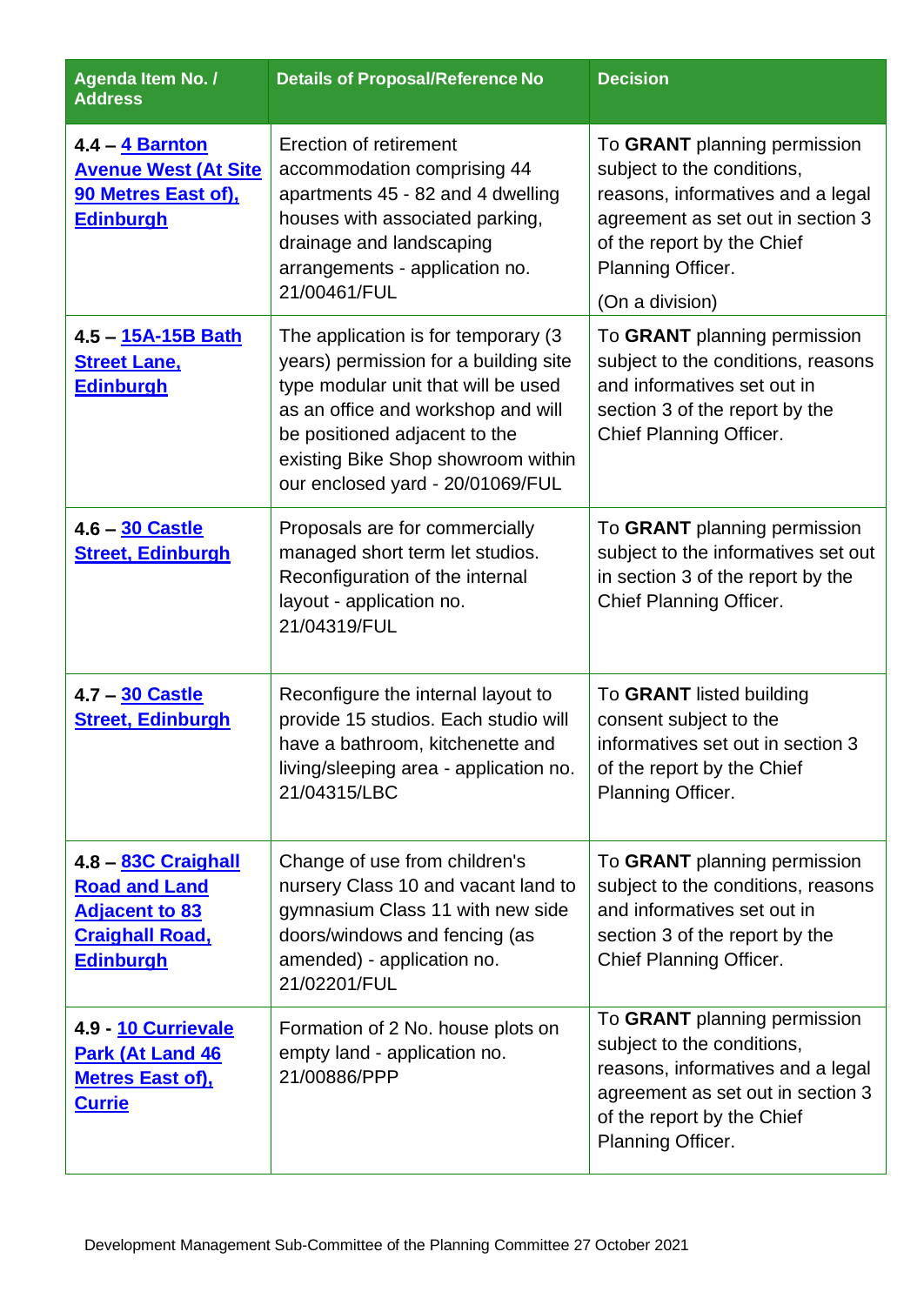| <b>Agenda Item No. /</b><br><b>Address</b>                                                                                    | <b>Details of Proposal/Reference No</b>                                                                                                                                                                                                 | <b>Decision</b>                                                                                                                                                |
|-------------------------------------------------------------------------------------------------------------------------------|-----------------------------------------------------------------------------------------------------------------------------------------------------------------------------------------------------------------------------------------|----------------------------------------------------------------------------------------------------------------------------------------------------------------|
| 4.10 - 10 Dewar<br><b>Place Lane,</b><br><b>Edinburgh</b>                                                                     | Change of use to short term letting -<br>application no. 21/03890/FUL                                                                                                                                                                   | To GRANT planning permission<br>subject to the informatives set out<br>in section 3 of the report by the<br>Chief Planning Officer.                            |
| 4.11 - 555 Gorgie<br>Road (1f1-1f12, 2f1-<br>2f22, 3f1-3f17 & 4f18-<br>4f34), Edinburgh                                       | Temporary change of use for period<br>of 2 years to permit sui generis use<br>of premises as student<br>accommodation and short-stay<br>accommodation for let to non-<br>students at any time of year -<br>application no. 21/04098/FUL | To GRANT planning permission<br>subject to the conditions, reasons<br>and informatives set out in<br>section 3 of the report by the<br>Chief Planning Officer. |
| 4.12 - 143 Grange<br><b>Loan (Millbank</b><br><b>Pavilion A and B</b><br><b>Astley Ainslie</b><br><b>Hospital), Edinburgh</b> | Proposed erection of fencing (fence<br>A) (as amended) - application no.<br>21/00297/FUL                                                                                                                                                | To GRANT planning permission<br>subject to the conditions, reasons<br>and informatives set out in<br>section 3 of the report by the<br>Chief Planning Officer. |
| 4.13 - 143 Grange<br><b>Loan (Millbank</b><br><b>Pavilion A and B</b><br><b>Astley Ainslie</b><br><b>Hospital), Edinburgh</b> | Proposed erection of fencing<br>(fences B and C) (part in retrospect)<br>- 21/00298/FUL                                                                                                                                                 | To GRANT planning permission<br>subject to the conditions, reasons<br>and informatives set out in<br>section 3 of the report by the<br>Chief Planning Officer. |
| 4.14 – <u>21-24 Joppa</u><br><b>Terrace (At Land</b><br><b>Opposite)</b> ,<br><b>Edinburgh</b>                                | Subdivision of garden to form house<br>plot and erection of detached<br>dwelling including landscaping,<br>boundary treatment, parking and<br>formation of community garden (as<br>amended) - 21/03730/FUL                              | To REFUSE planning permission<br>for the reasons set out in section<br>3 of the report by the Chief<br>Planning Officer.<br>(On a division)                    |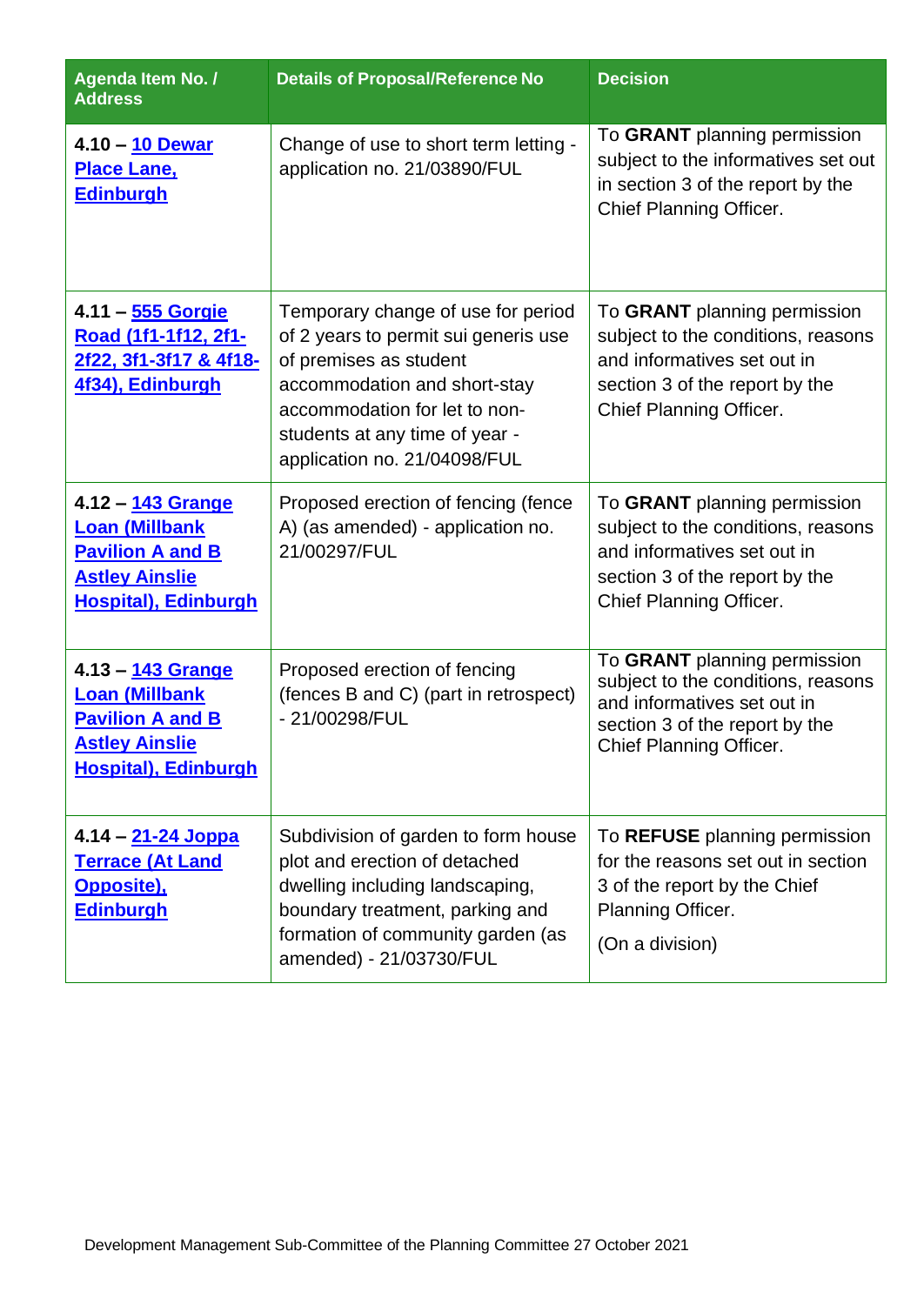| Agenda Item No. /<br><b>Address</b>                                                                                            | <b>Details of Proposal/Reference No</b>                                                                                                                                                                                                                                                                                                                                                                                                                                              | <b>Decision</b>                                                                                                                                                                                                                                                                                                                                                                                                                                                |
|--------------------------------------------------------------------------------------------------------------------------------|--------------------------------------------------------------------------------------------------------------------------------------------------------------------------------------------------------------------------------------------------------------------------------------------------------------------------------------------------------------------------------------------------------------------------------------------------------------------------------------|----------------------------------------------------------------------------------------------------------------------------------------------------------------------------------------------------------------------------------------------------------------------------------------------------------------------------------------------------------------------------------------------------------------------------------------------------------------|
| 4.15 – <u>Scotstoun</u><br><b>Avenue (At Former</b><br><b>Agilent</b><br>Technologies),<br><b>South Queensferry</b>            | Residential development comprising<br>16 flats with associated car and<br>cycle parking, infrastructure and<br>landscaping (as amended) -<br>application no. 21/00518/FUL                                                                                                                                                                                                                                                                                                            | To GRANT planning permission<br>subject to the conditions,<br>reasons, informatives and a legal<br>agreement set out in section 3 of<br>the report by the Chief Planning<br>Officer.<br><b>Note:</b> Convener to check, with<br>the Chief Planning Officer, when<br>the fact sheet in relation to the<br>provision of single tier cycle<br>parking would be available.                                                                                         |
| 4.16 - 1 Tantallon<br><b>Place, Edinburgh</b>                                                                                  | <b>Confirmation of Tree Preservation</b><br>Order No. 196                                                                                                                                                                                                                                                                                                                                                                                                                            | To <b>CONFIRM</b> Tree Preservation<br>Order No. 196.                                                                                                                                                                                                                                                                                                                                                                                                          |
| 4.17 - 15 Turnhouse<br><b>Road (At Land 175</b><br><b>Metres Southeast of</b><br><b>Meadowfield Farm),</b><br><b>Edinburgh</b> | New School with adjoining Nursery,<br>Health Centre and Sports Pitch -<br>21/02158/FUL                                                                                                                                                                                                                                                                                                                                                                                               | To GRANT planning permission<br>subject to the conditions, reasons<br>and informatives set out in<br>section 3 of the report by the<br>Chief Planning Officer.                                                                                                                                                                                                                                                                                                 |
| 5.1 - Powderhall<br><b>Bowling Green,</b><br><b>Broughton Road,</b><br><b>Edinburgh</b>                                        | Phase 2 of 3 phase masterplan at<br>Powderhall, Phase 2 is the former<br>Bowling Green Site, this area is a<br>mixed use development, to include<br>an early years nursery, accessible<br>housing for independent living for<br>those aged 55 and over, outdoor<br>amenity space for Broughton<br><b>Primary School and associated</b><br>landscaping, including new public<br>entrance square and enhanced<br>landscaping works to St Mark's Path<br>- application no. 21/00381/FUL | 1) To GRANT planning<br>permission subject to the<br>conditions, reasons and<br>informatives set out in section<br>3 of the report by the Chief<br>Planning Officer.<br>2) That officers in Transport<br>facilitate the provision of<br>parking bays for disabled<br>users, who were not residents<br>in the extension to Phase 1<br>and in the existing zone.<br><b>Note: Transport Officers to</b><br>inform Councillor Gordon when<br>this was carried out. |